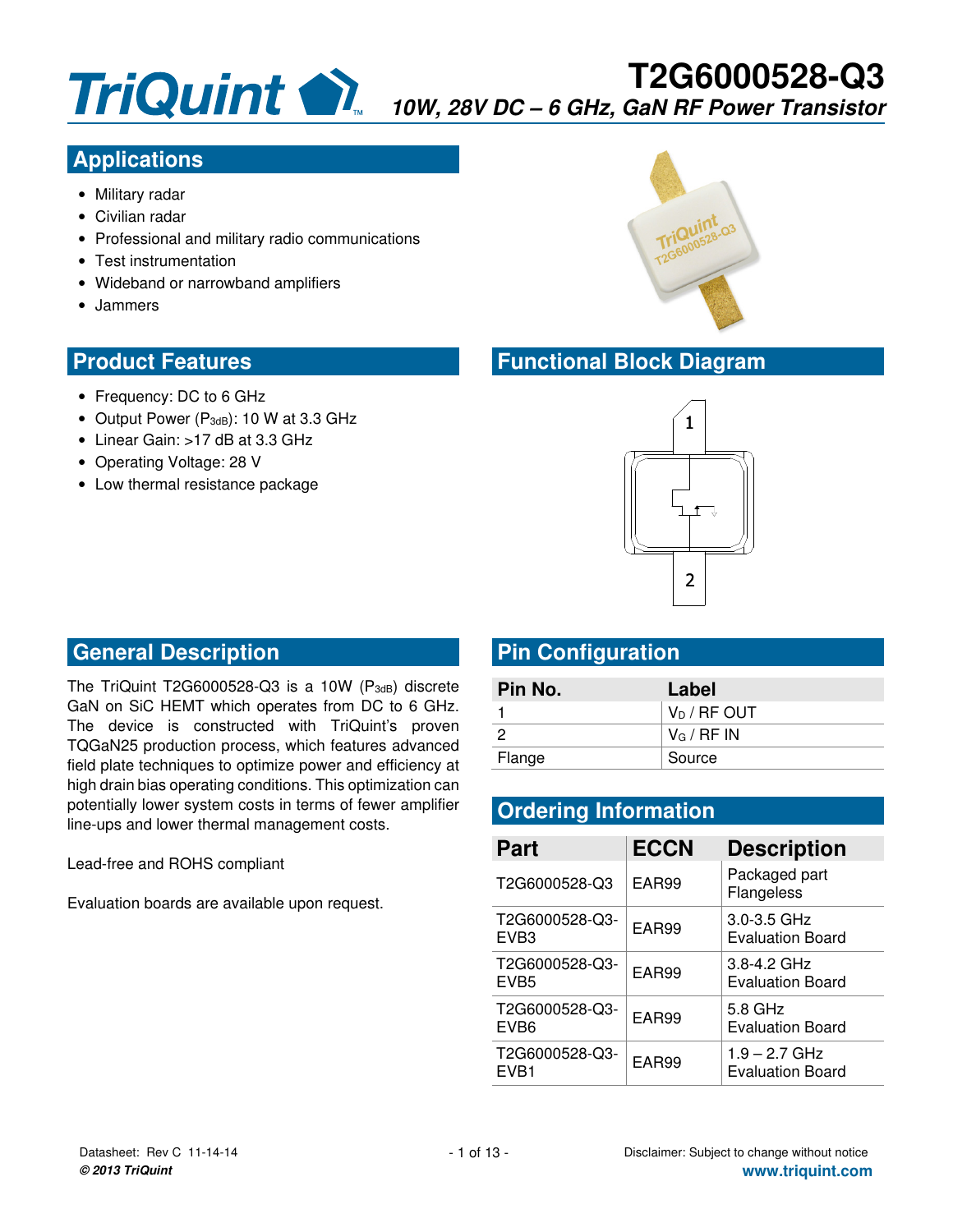#### **Absolute Maximum Ratings**

| <b>Parameter</b>                                            | <b>Value</b>    |
|-------------------------------------------------------------|-----------------|
| Breakdown Voltage (BV <sub>DG</sub> )                       | 100 V (Min.)    |
| Drain Gate Voltage (V <sub>DG</sub> )                       | 40 V            |
| Gate Voltage Range (V <sub>G</sub> )                        | -10 to 0 V      |
| Drain Current (l <sub>D</sub> )                             | 2.5A            |
| Gate Current (I <sub>G</sub> )                              | -2.5 to 7 mA    |
| Power Dissipation (P <sub>D</sub> )                         | 15 W            |
| RF Input Power, CW,<br>$T = 25^{\circ}C$ (P <sub>IN</sub> ) | 34 dBm          |
| Channel Temperature (TCH)                                   | 275 $\degree$ C |
| <b>Mounting Temperature</b><br>(30 Seconds)                 | 320 $\degree$ C |
| Storage Temperature                                         | -40 to 150 ℃    |

Operation of this device outside the parameter ranges given above may cause permanent damage. These are stress ratings only, and functional operation of the device at these conditions is not implied.

#### **Recommended Operating Conditions**

| <b>Parameter</b>                           | <b>Value</b>   |
|--------------------------------------------|----------------|
| Drain Voltage (V <sub>D</sub> )            | 28 V (Typ.)    |
| Drain Quiescent Current (I <sub>DQ</sub> ) | 50 mA (Typ.)   |
| Peak Drain Current ( lp)                   | 650 mA (Typ.)  |
| Gate Voltage (V <sub>G</sub> )             | $-3.0 V(Typ.)$ |
| Channel Temperature (T <sub>CH</sub> )     | 225 °C (Max)   |
| Power Dissipation, CW (P <sub>D</sub> )    | 11 W (Max)     |
| Power Dissipation, Pulse (P <sub>D</sub> ) | 12.5 W (Max)   |

Electrical specifications are measured at specified test conditions. Specifications are not guaranteed over all recommended operating conditions.

#### **RF Characterization – Load Pull Performance at 3.0 GHz (1)**

#### Test conditions unless otherwise noted:  $T_A = 25$  °C,  $V_D = 28$  V,  $I_{DQ} = 50$  mA

| <b>Symbol</b>     | <b>Parameter</b>                          | Min | Typical | <b>Max</b> | Units |
|-------------------|-------------------------------------------|-----|---------|------------|-------|
| GLIN              | Linear Gain                               |     | 18.5    |            | dB    |
| $P_{3dB}$         | Output Power at 3 dB Gain Compression     |     | 9.2     |            | w     |
| DE <sub>3dB</sub> | Drain Efficiency at 3 dB Gain Compression |     | 57.5    |            | %     |
| $PAE_{3dB}$       | Power-Added Efficiency at 3 dB Gain       |     | 55.9    |            | %     |
| $G_{3dB}$         | Gain at 3 dB Compression                  |     | 15.5    |            | dB    |

Notes:

1.  $V_{DS} = 28 V$ ,  $I_{DQ} = 50$  mA; Pulse: 100 $\mu$ s, 20%

#### **RF Characterization – Load Pull Performance at 6.0 GHz (1)**

| Test conditions unless otherwise noted: $T_A = 25$ °C, $V_D = 28$ V, $I_{DQ} = 50$ mA |                                           |     |                |            |              |
|---------------------------------------------------------------------------------------|-------------------------------------------|-----|----------------|------------|--------------|
| Symbol                                                                                | <b>Parameter</b>                          | Min | <b>Typical</b> | <b>Max</b> | <b>Units</b> |
| G <sub>LIN</sub>                                                                      | Linear Gain                               |     | 15.0           |            | dB           |
| $P_{3dB}$                                                                             | Output Power at 3 dB Gain Compression     |     | 9.3            |            | w            |
| DE <sub>3dB</sub>                                                                     | Drain Efficiency at 3 dB Gain Compression |     | 63.0           |            | %            |
| $PAE_{3dB}$                                                                           | Power-Added Efficiency at 3 dB Gain       |     | 59.0           |            | %            |
| $G_{3dB}$                                                                             | Gain at 3 dB Compression                  |     | 12.0           |            | dB           |

Notes:

1.  $V_{DS} = 28 V$ ,  $I_{DQ} = 50$  mA; Pulse: 100 $\mu$ s, 20%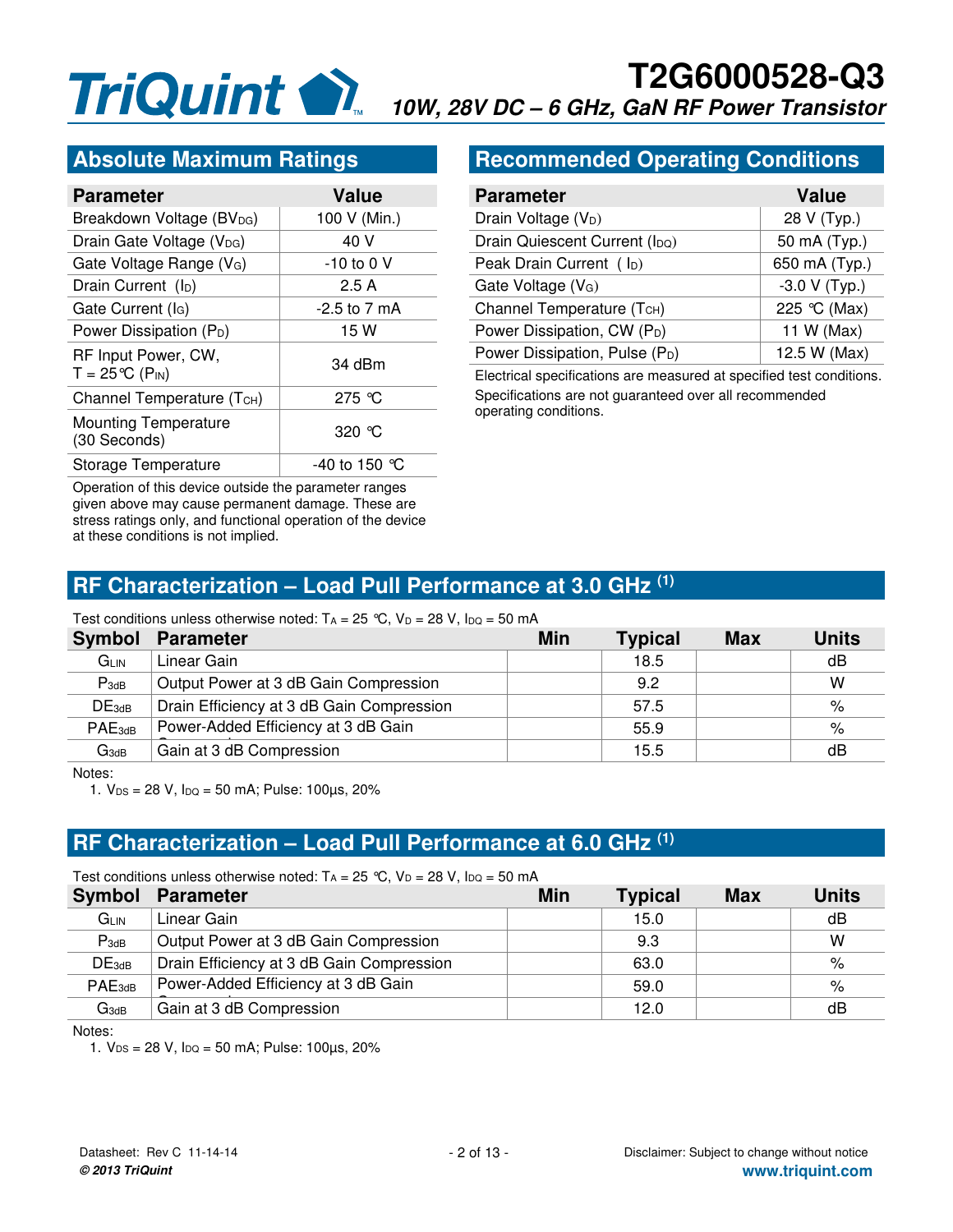#### **RF Characterization – Performance at 3.3 GHz (1, 2)**

Test conditions unless otherwise noted:  $T_A = 25$  °C,  $V_D = 28$  V,  $I_{DQ} = 50$  mA

| <b>Symbol</b>      | <b>Parameter</b>                          | Min  | <b>Typical</b> | <b>Max</b> | <b>Units</b> |
|--------------------|-------------------------------------------|------|----------------|------------|--------------|
| GLIN               | Linear Gain                               | 15.5 | 17.4           |            | dB           |
| $P_{3dB}$          | Output Power at 3 dB Gain Compression     | 8.9  | 9.7            |            | W            |
| DE <sub>3dB</sub>  | Drain Efficiency at 3 dB Gain Compression | 50.0 | 53.0           |            | %            |
| PAE <sub>3dB</sub> | Power-Added Efficiency at 3 dB Gain       | 45.0 | 49.7           |            | %            |
| $G_{3dB}$          | Gain at 3 dB Compression                  | 12.5 | 14.4           |            | dB           |

Notes:

1. Performance at 3.3 GHz in the 3.0 to 3.5 GHz Evaluation Board

2.  $V_{DS} = 28 V$ ,  $I_{DQ} = 50$  mA; Pulse: 100 $\mu$ s, 20%

#### **RF Characterization – Narrow Band Performance at 3.50 GHz (1)**

#### Test conditions unless otherwise noted:  $T_A = 25 °C$ ,  $V_D = 28 V$ ,  $I_{DQ} = 50 mA$

| <b>Symbol</b> | Parameter                       | <b>Typical</b> |
|---------------|---------------------------------|----------------|
| VSWR          | I Impedance Mismatch Ruggedness | ۹Λ۰            |

Notes:

1.  $V_{DS} = 28 V$ ,  $I_{DQ} = 50$  mA, CW at  $P_{1dB}$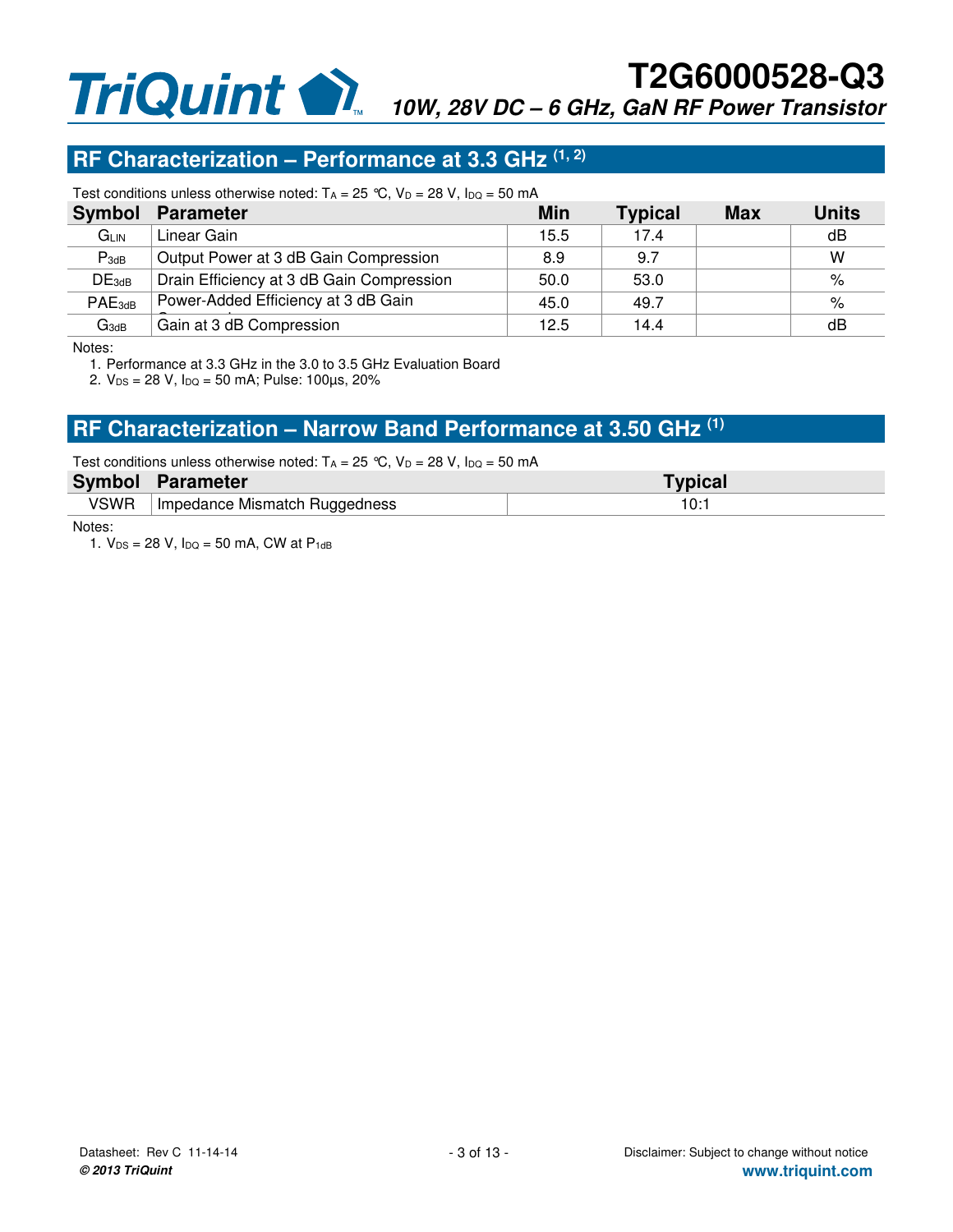#### **Thermal and Reliability Information**

| <b>Parameter</b>                       | <b>Test Conditions</b> | Value | Units        |
|----------------------------------------|------------------------|-------|--------------|
| Thermal Resistance $(\theta_{JC})$     | DC at 85 °C Case       | 12.4  | $\rm ^{6}CO$ |
| Channel Temperature (T <sub>CH</sub> ) |                        | 225   | ∽            |

Notes:

Thermal resistance measured to bottom of package, CW.

#### **Median Lifetime**



#### **Maximum Channel Temperature**

 $T_{BASE} = 85 \degree C$ ,  $P_D = 12.5 W$ 

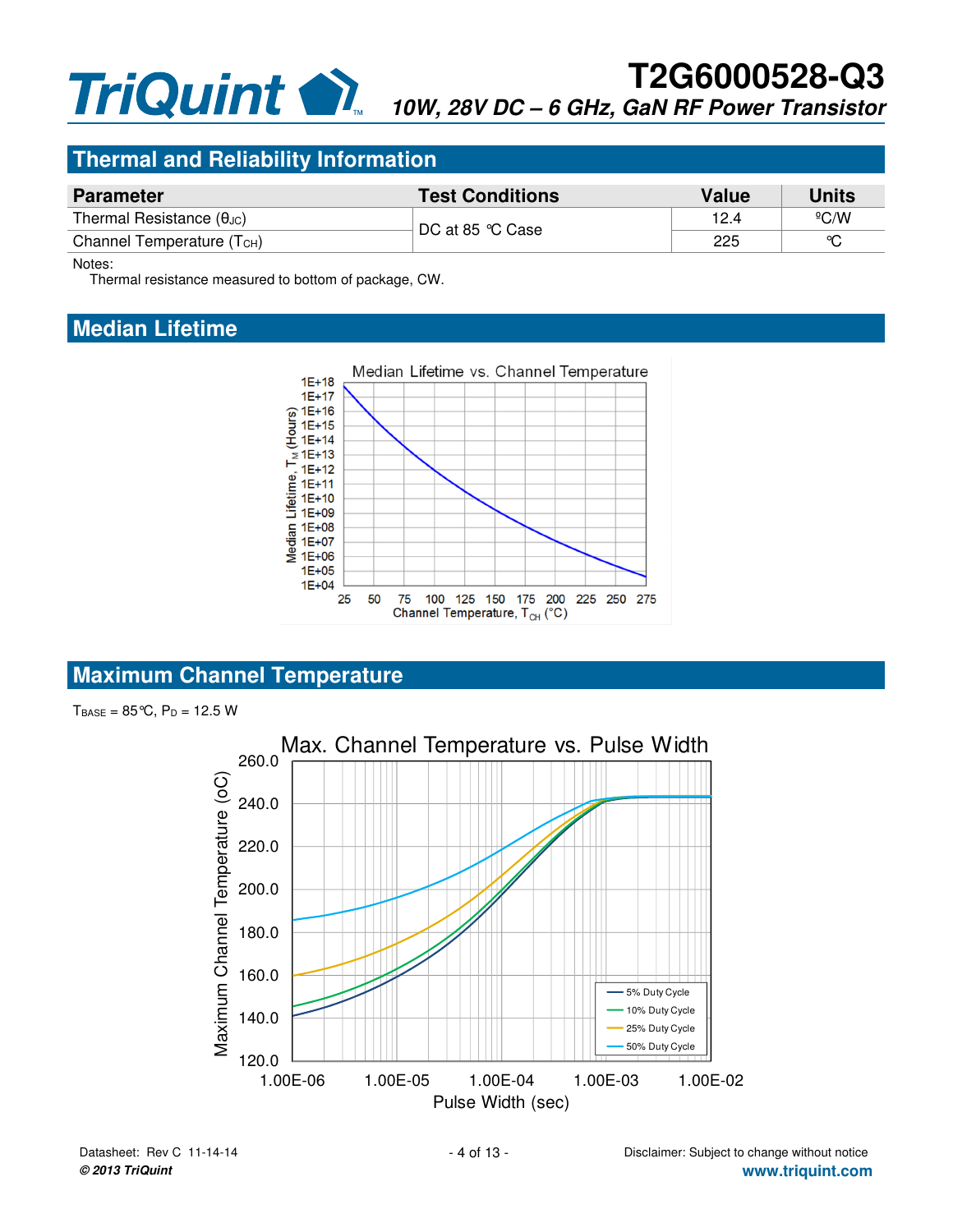#### **Load Pull Smith Charts (1, 2)**

RF performance that the device typically exhibits when placed in the specified impedance environment. The impedances are not the impedances of the device, they are the impedances presented to the device via an RF circuit or load-pull system. The impedances listed follow an optimized trajectory to maintain high power and high efficiency.



#### Notes:



2. Test Signal: Pulse Width =  $100 \mu$ sec, Duty Cycle =  $20\%$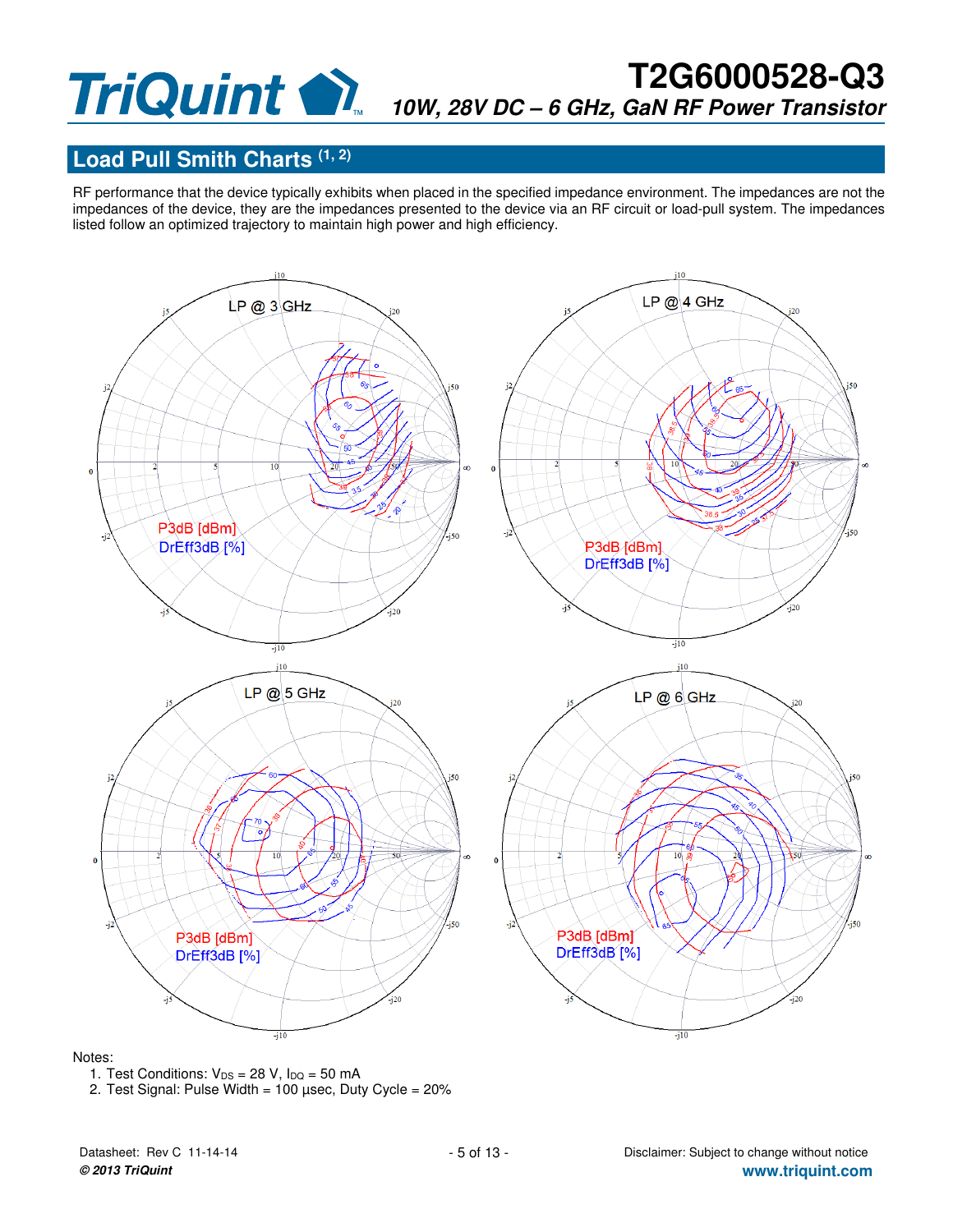# **Typical Performance**

Performance is based on compromised impedance point and measured at DUT reference plane.













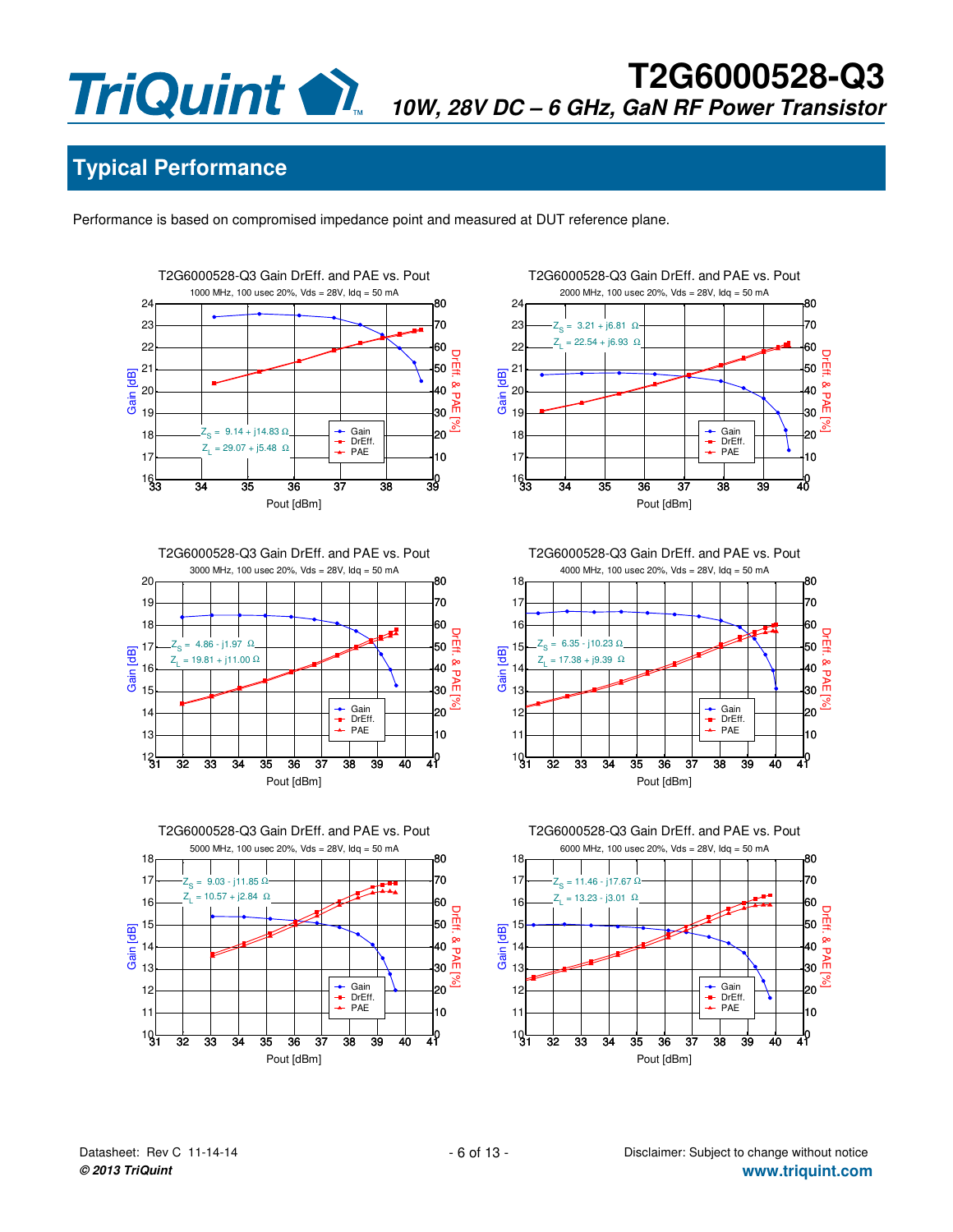## **Performance Over Temperature (1, 2)**

Performance measured in TriQuint's 3.0 GHz to 3.5 GHz Evaluation Board at 3 dB compression.



#### Notes:



2. Test Signal: Pulse Width =  $100 \mu s$ , Duty Cycle =  $20\%$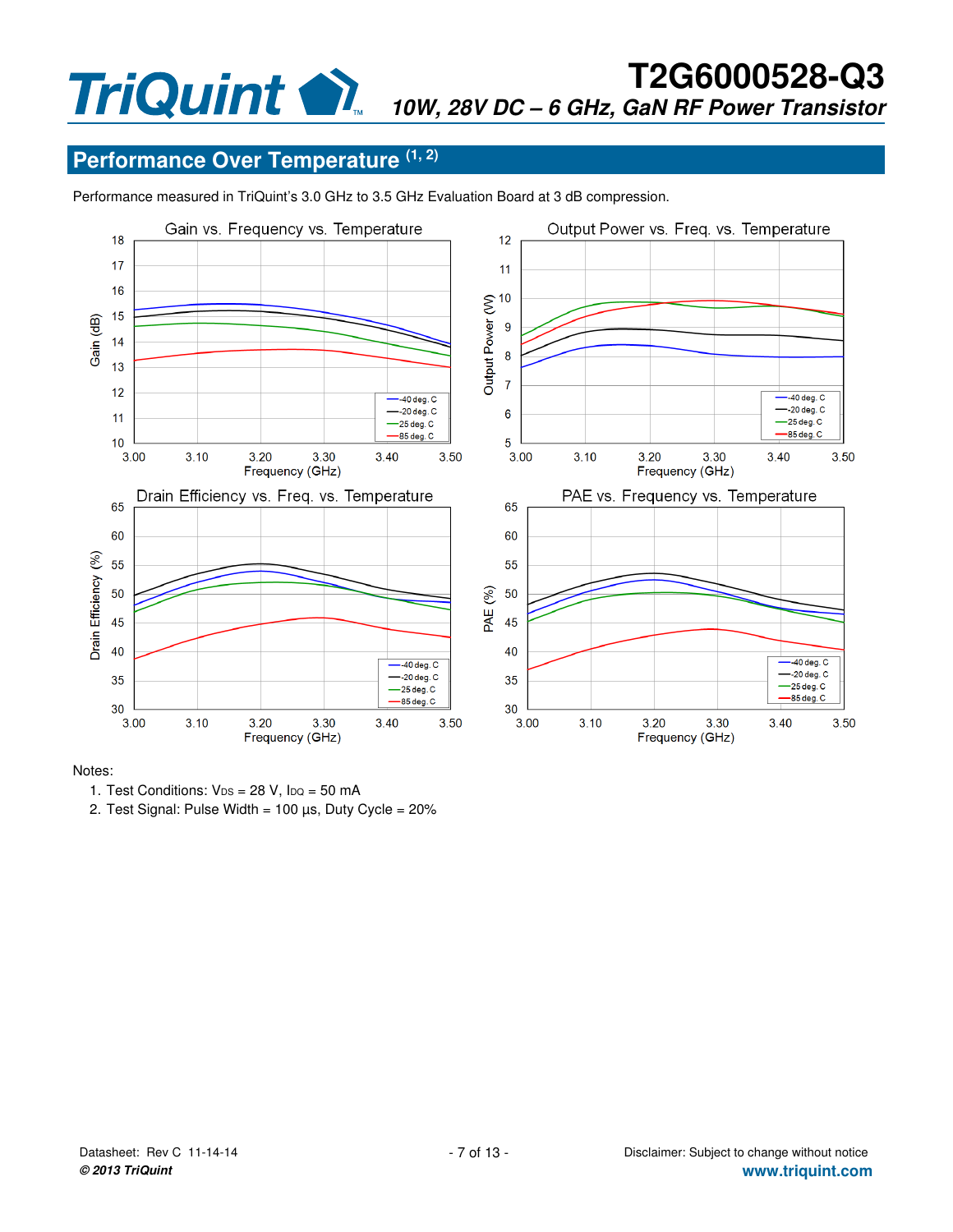### **Evaluation Board Performance (1, 2)**

#### Performance at 3 dB Compression



Notes:

- 1. Test Conditions:  $V_{DS} = 28 V$ ,  $I_{DQ} = 50 mA$
- 2. Test Signal: Pulse Width = 100  $\mu$ s, Duty Cycle = 20 %

## **Application Circuit**



- 1. VG set to -5 V.
- 2.  $V_D$  set to 28 V.
- 3. Adjust  $V_G$  more positive until quiescent  $I_D$  is 50 mA.
- 4. Apply RF signal.

## **Bias-up Procedure Community Bias-down Procedure**

- 1. Turn off RF signal.
- 2. Turn off  $V_D$  and wait 1 second to allow drain capacitor dissipation.
- 3. Turn off VG.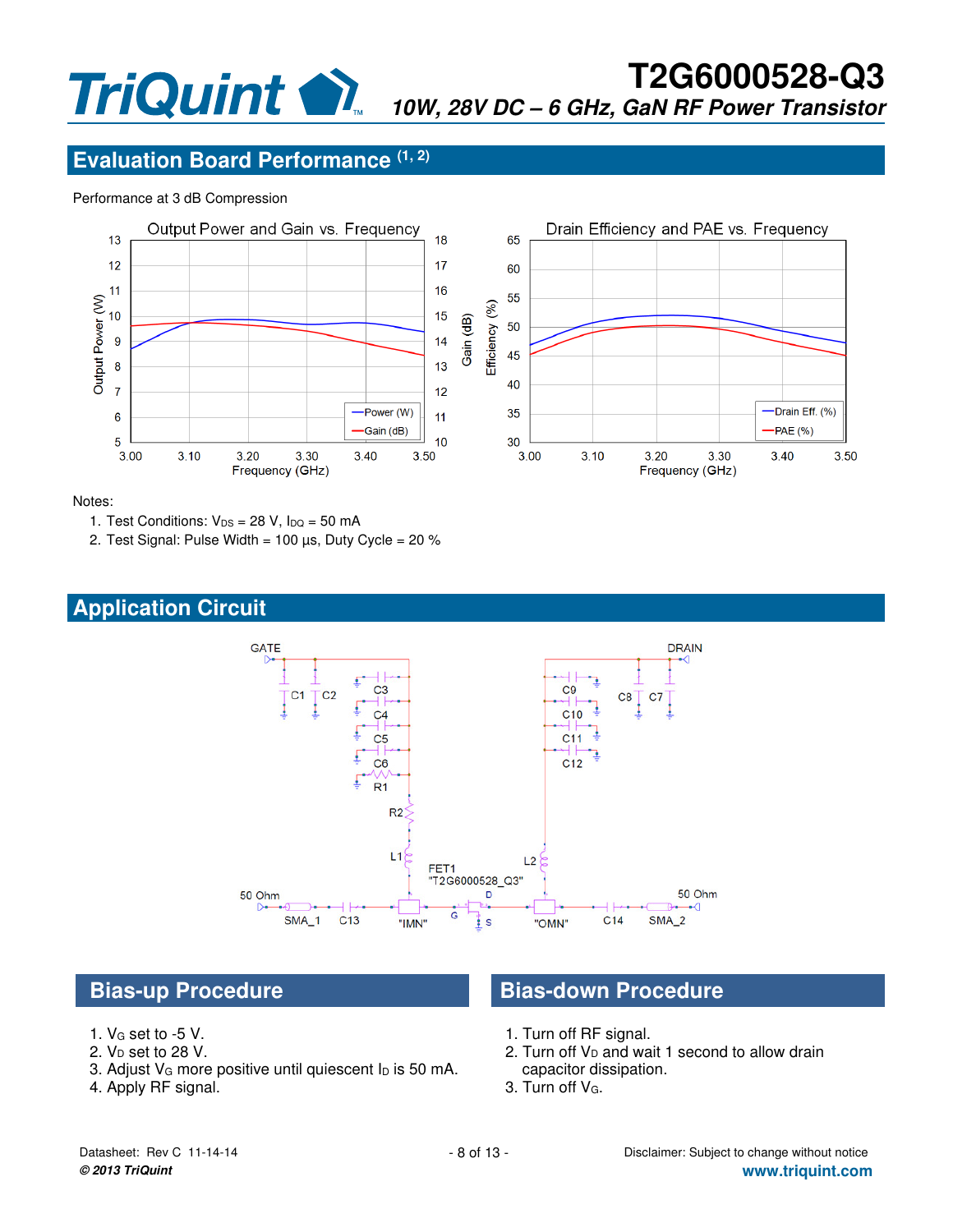#### **Evaluation Board Layout**

Top RF layer is 0.025" thick Rogers RO3210,  $\varepsilon_r = 10.2$ . The pad pattern shown has been developed and tested for optimized assembly at TriQuint Semiconductor. The PCB land pattern has been developed to accommodate lead and package tolerances.



## **Bill of Materials**

| <b>Reference Design</b>         | <b>Value</b> | Qty            | <b>Manufacturer</b> | <b>Part Number</b> |
|---------------------------------|--------------|----------------|---------------------|--------------------|
| C1, C7                          | 22 uF        | $\overline{2}$ | Sprague             | T491D              |
| C <sub>2</sub> , C <sub>8</sub> | 1 uF         | $\overline{2}$ | Kemet               | 1812C105KAT2A      |
| C <sub>3</sub> , C <sub>9</sub> | $0.1$ uF     | $\overline{2}$ | Kemet               | C1206C104KRAC7800  |
| C4, C10                         | $0.01$ uF    | $\overline{2}$ | Kemet               | C1206C103KRAC7800  |
| C5, C11                         | 100 pF       | $\overline{2}$ | <b>ATC</b>          | 100B101            |
| C6, C12                         | 2400 pF      | 2              | DLI                 | C08BL242C5UNC0B    |
| C13, C14                        | $27$ pF      | $\overline{2}$ | <b>ATC</b>          | 600L270JT200       |
| R <sub>1</sub>                  | 1000 ohm     |                | <b>Vishay Dale</b>  | CRCW0805100F100    |
| R <sub>2</sub>                  | 12 ohm       | ۴              | <b>Vishay Dale</b>  | RM73B2B120J        |
| L1, L2                          | $9.85$ nH    | $\overline{2}$ | Coilcraft           | 16069JLB           |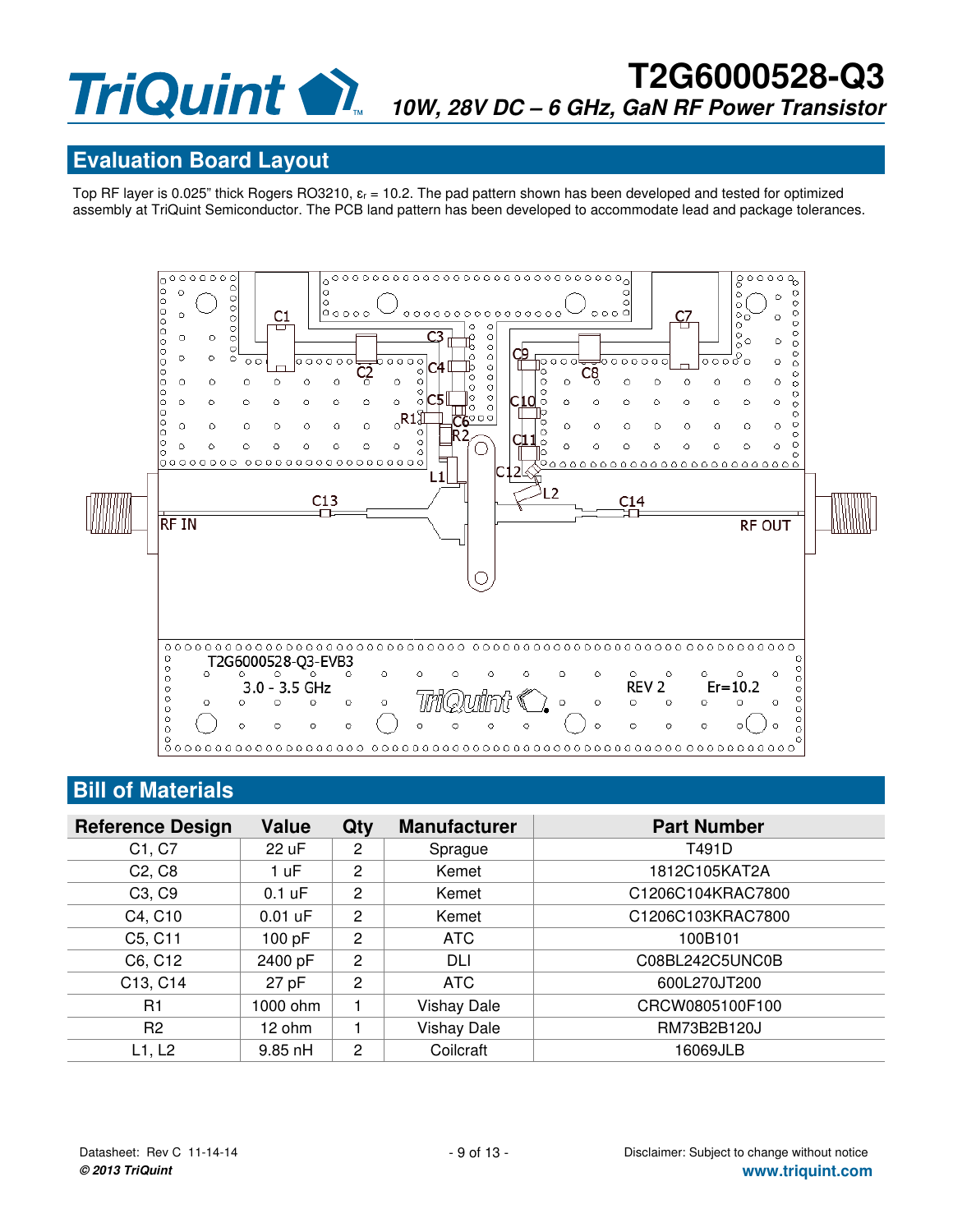

#### **Pin Layout**



Note:

The T2G6000528-Q3 will be marked with the "05282" designator and a lot code marked below the part designator. The "YY" represents the last two digits of the calendar year the part was manufactured, the "WW" is the work week of the assembly lot start, and the "MXXX" is the production lot number.

#### **Pin Description**

| Pin | <b>Symbol</b>                         | <b>Description</b>                                                                       |
|-----|---------------------------------------|------------------------------------------------------------------------------------------|
|     | $\sqrt[p]{ }$ V <sub>D</sub> / RF OUT | Drain voltage / RF Output matched to 50 ohms; see EVB Layout on page 9 as an<br>example. |
| 2   | $V_G / RF IN$                         | Gate voltage / RF Input matched to 50 ohms; see EVB Layout on page 9 as an<br>example.   |
| 3   | Flange                                | Source connected to ground; see EVB Layout on page 9 as an example.                      |

Notes:

Thermal resistance measured to bottom of package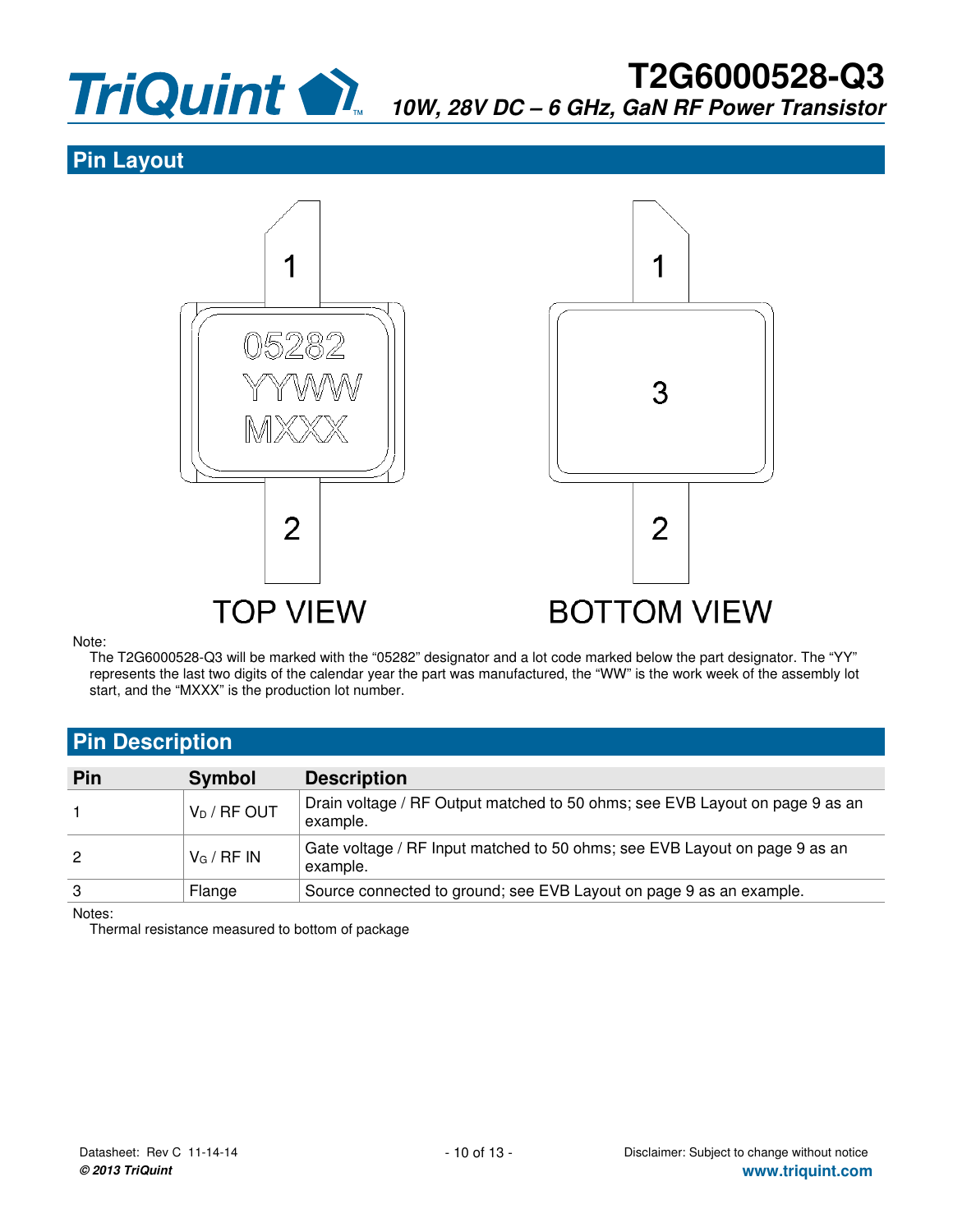

#### **Mechanical Information**

All dimensions are in millimeters. Unless specified otherwise, tolerances are  $\pm$  0.127.



#### Note:

This package is lead-free/RoHS-compliant. The plating material on the leads is NiAu. It is compatible with both lead-free (maximum 260 °C reflow temperature) and tin-lead (maximum 245°C reflow temperature) soldering processes.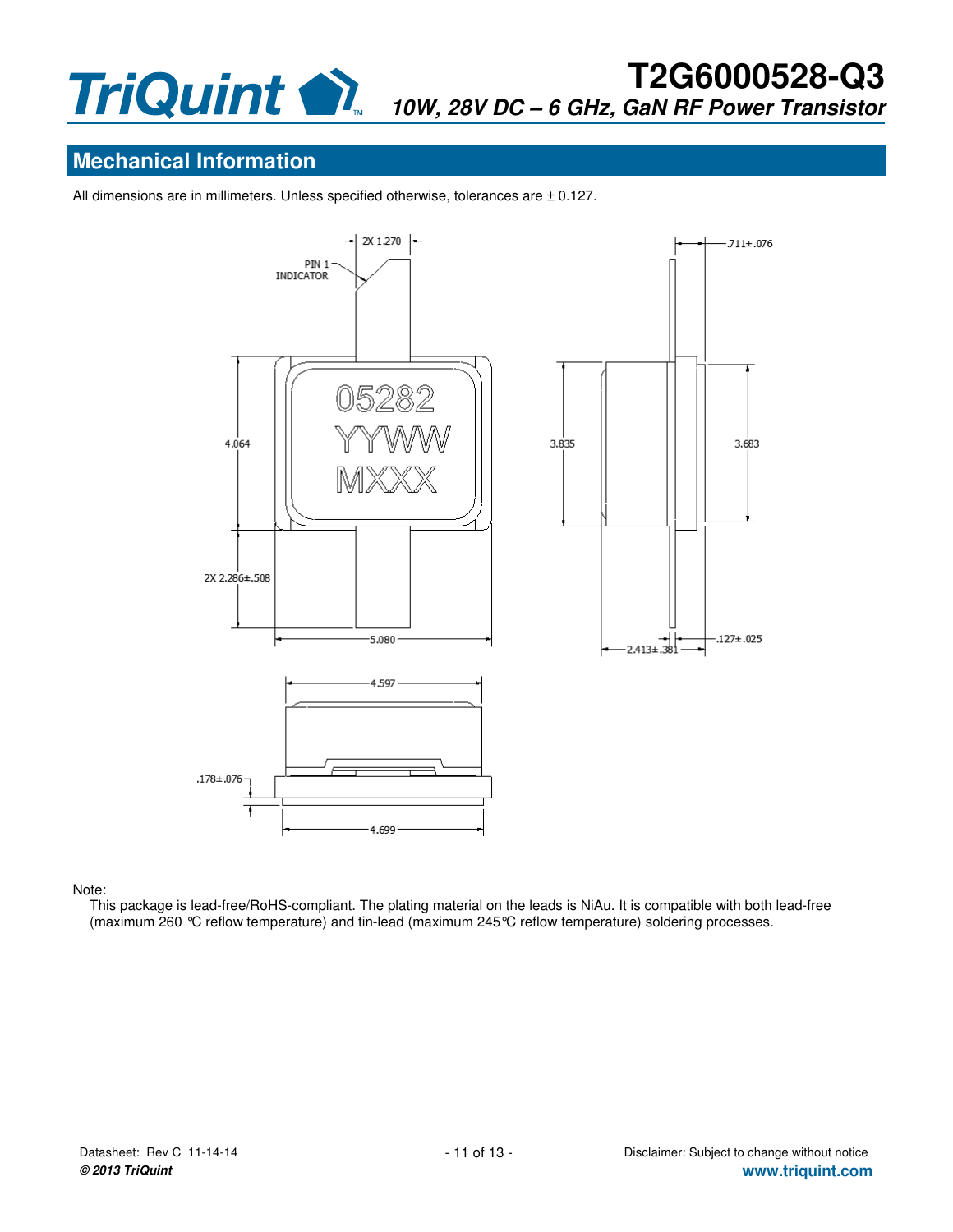

#### **Product Compliance Information**

#### **ESD Sensitivity Ratings**



Caution! ESD-Sensitive Device

ESD Rating: Class 1A<br>Value: Passes ≥ Value: Passes ≥ 250 V to < 500 V max.<br>Test: Human Body Model (HBM) Human Body Model (HBM) Standard: JEDEC Standard JESD22-A114

### **MSL Rating**

Level 3 at +260 °C convection reflow The part is rated Moisture Sensitivity Level 3 at 260°C per JEDEC standard IPC/JEDEC J-STD-020.

## **ECCN**

US Department of Commerce EAR99

### **Recommended Soldering Temperature Profile**



Compatible with the latest version of J-STD-020, Lead free solder, 260° C

#### **RoHs Compliance**

This part is compliant with EU 2002/95/EC RoHS directive (Restrictions on the Use of Certain Hazardous Substances in Electrical and Electronic Equipment).

This product also has the following attributes:

- Lead Free
- Halogen Free (Chlorine, Bromine)
- Antimony Free
- TBBP-A  $(C_{15}H_{12}Br_4O_2)$  Free
- PFOS Free
- SVHC Free

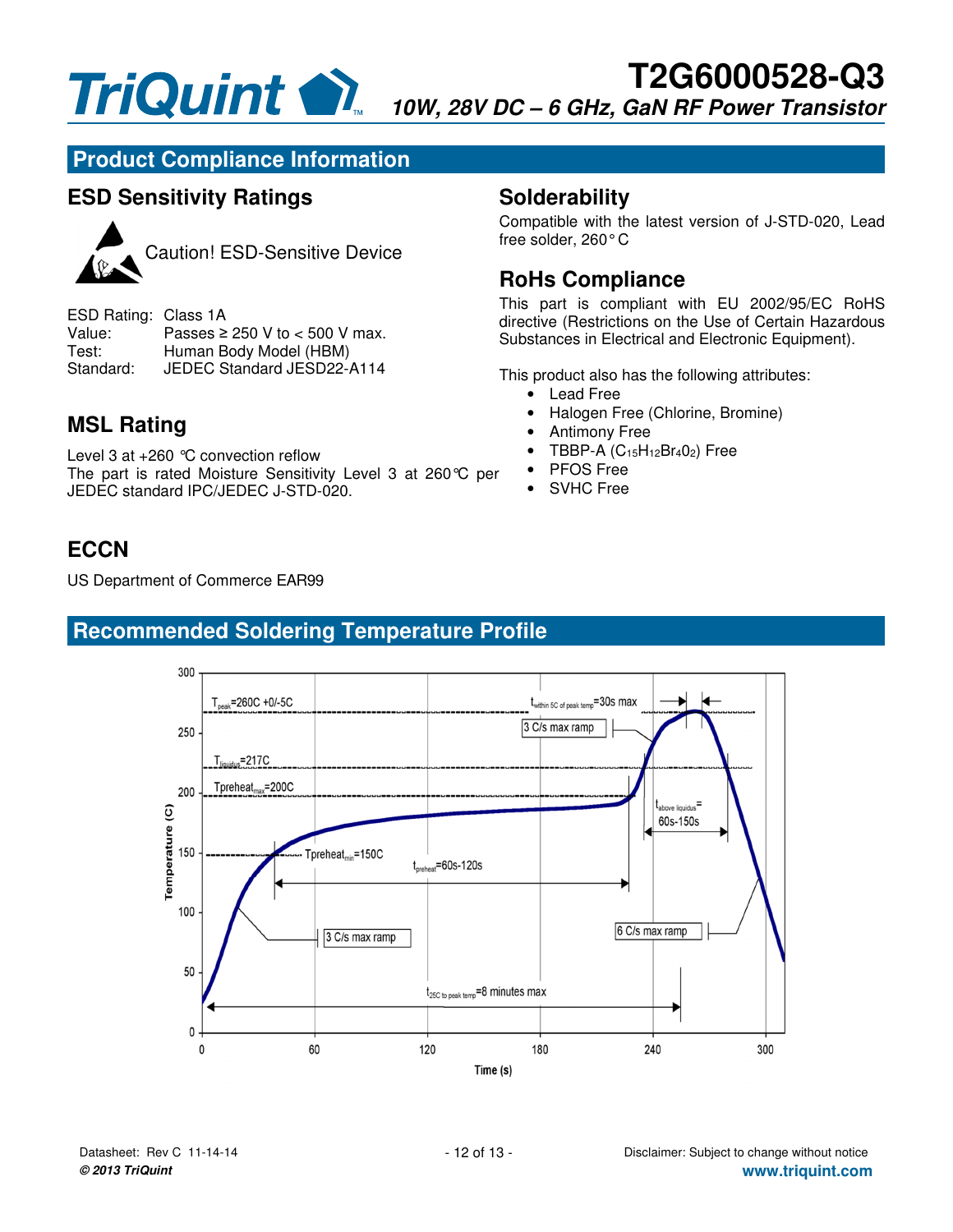#### **Contact Information**

For the latest specifications, additional product information, worldwide sales and distribution locations, and information about TriQuint:

 **Web: www.triquint.com Tel: +1.972.994.8465 Email:**  $into-sales@triquint.com$  **Fax:** 

For technical questions and application information: **Email: info-products@triquint.com**

#### **Important Notice**

The information contained herein is believed to be reliable. TriQuint makes no warranties regarding the information contained herein. TriQuint assumes no responsibility or liability whatsoever for any of the information contained herein. TriQuint assumes no responsibility or liability whatsoever for the use of the information contained herein. The information contained herein is provided "AS IS, WHERE IS" and with all faults, and the entire risk associated with such information is entirely with the user. All information contained herein is subject to change without notice. Customers should obtain and verify the latest relevant information before placing orders for TriQuint products. The information contained herein or any use of such information does not grant, explicitly or implicitly, to any party any patent rights, licenses, or any other intellectual property rights, whether with regard to such information itself or anything described by such information.

TriQuint products are not warranted or authorized for use as critical components in medical, life-saving, or life-sustaining applications, or other applications where a failure would reasonably be expected to cause severe personal injury or death.